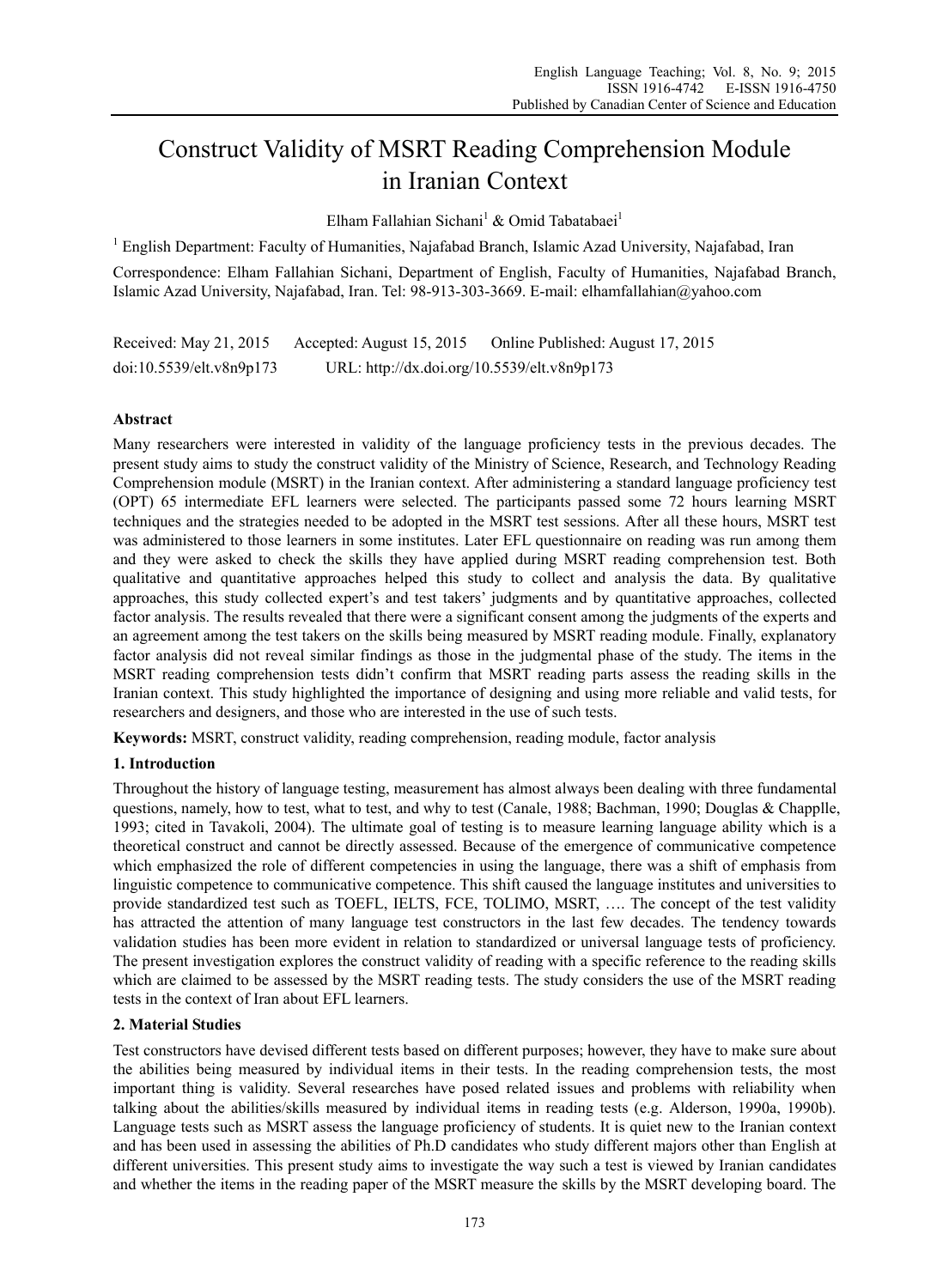application of the results of this study might open windows to study the other universal language tests introduced to Iranian educational context. Reading comprehension tests are used in assessing all languages.

#### *2.1 Reliability and Validity*

"Reliability refers to the consistency of the students' scores which is received on alternative forms of the same test" (Wells & Wollack , 2003, p. 2). A test is considered reliable if it produces similar results repeatedly. Reliability is an essential characteristic of a good between the scores and the test, because when a test is not reliable, one could not rely on the scores obtained from the test as to be an accurate measure of students' achievement. Based on the results of the research, if there is the subtraction of the standard error of the measurement in the tests, so we will have the addition of reliability. Although reliability is necessary, that's not enough by itself because a test requires to be valid as well in order to be reliable, too. According to Bachman (1995) "reliability is a requirement for validity and the investigation of reliability and validity can be viewed as complementary aspects of identifying, estimating and interpreting different sources of variance in test scores" (p. 239). Traditionally, validity was classified into different types (e.g. content validity, face validity, criterion validity and construct validity), but according to Messick (1980), this view is inadequate (cited in Bachman, 1955 & Wood, 2001). Since this study focuses on construct validity, its nature and background are explained below.

## *2.2 Construct Validity*

It explains the extent to which performance on tests is consistent with predictions that we make on the basis of a theory of abilities, or constructs. Construct validity in reading is as the ability we wish to test. The present study was concerned with investigating the construct validity of the MSRT test.

#### *2.3 Reading Comprehension*

Reading comprehension is a kind of thinking, problem-solving, reasoning and all these mental processes have their roots in past experiences, consequently, success in the process of reading depends on the reader's ability to make a clear relationship between written materials and his/her own past experience. The students can't understand the meaning of the written sentences just in the surface of them.

#### *2.4 Standardized Language Proficiency Testing*

A standardized test has standard purposes and criteria that are kept firm the shape of the test to another one. The criteria in large-scale standardized tests are designed to apply to a broad band of competencies that are usually not exclusive to one particular curriculum. The incorrect impression that all standardized tests consists of items that have predetermined responses presented in multiple-choice format is reducing these days. While it is true that most standardized tests have a multiple-choice format, by no means is multiple-choice a prerequisite characteristics. Multiple-choice format provides the test procedure with an "objective" means for determining correct and incorrect responses, and therefore is the preferred mode for large-scale tests.

#### *2.5 MSRT Test*

MSRT is an acronym "Ministry of Science, Research and Technology". It is a standardized test of English language proficiency. It is managed by Sanjesh Organization and was established in 2013.The emergence of MSRT goes back to 2002, the first version of an exam called MCHE: Ministry of Culture and Higher Education". It was introduced as a way of testing applicants to graduate from national universities for Ph.D. degrees. It runs every month. The objective of the test is to test overall proficiency. This test has only one type that is paper-based. Its response modes are multiple-choice responses. MSRT reading test forms are similar to other kinds of tests. They consist of three parts: Listening Comprehension, Structure and Written Expression, and Reading Comprehension. This test contains four passages usually followed by 10 questions forming a total of 40 questions, to be administered in 45 minutes. There are a lot of Iranian applicants who should take these tests because of getting their certificates from their universities. Although the candidates spend a lot of time and fortune learning English, they still have some hardship in answering MSRT questions in the exams. It is really useful to know whether or not these tests are suitable for Iranian context. The primary concern for the test reading paper is to focus on various reading passages following instructions, finding main ideas, identifying underlying concept, identifying relationships between the main ideas and drawing logical inferences. These cases are characterized by MSRT (2009) are multiple choice items, identification of writer's views/ attitudes/ claims, finding the main idea of the passage, identifying the true and false sentences, referring to the pronunciations and finding the best synonyms for the special words.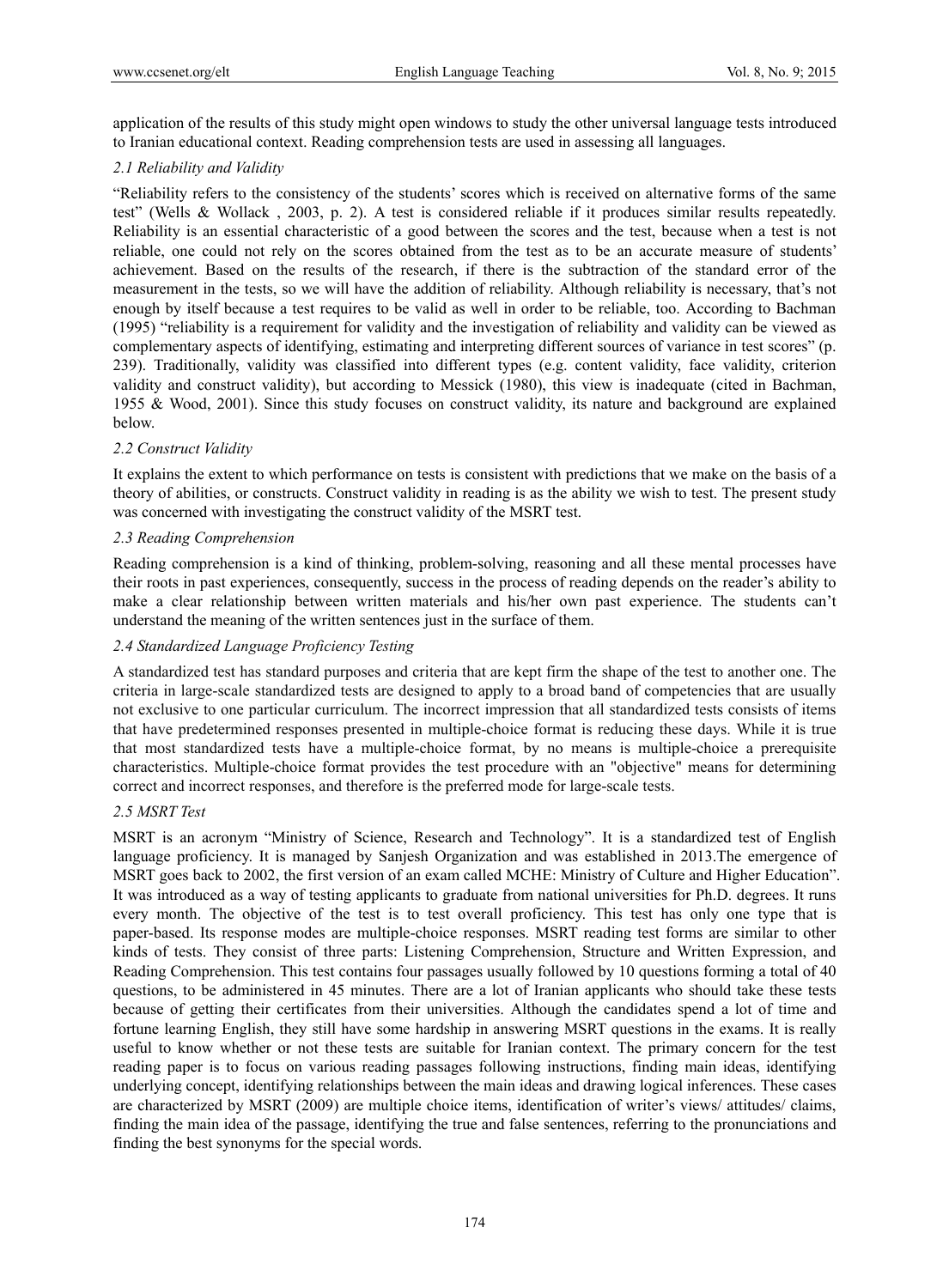#### **3. Area Description**

The objective of this research is to inquiry the construct validity of MSRT reading section interior the situation of Iranian test takers. Due to a number of reasons, only reading skill has been selected. First, reading comprehension is the serious affair methodological cases in the field of Teaching and learning English, second it is the main goal of the learners in the countries like Iran where the people learn English as a foreign language. Third, reading comprehension tests are widely used and more objectively scored than the other skills. This study aims to tackle the problem of construct validity, i.e. the skills measured by the MSRT reading paper, through the process of gathering different types of evidence: (1) EFL expert judgments, (2) the EFL test-takers decisions on the skills assessed by the MSRT reading items and finally (3) factor analysis to analyze items.

The first two are qualitatively oriented and third data collection approach is quantitatively oriented.

#### *3.1 Test Hypotheses*

Based on the above problems in the nature of reading construct and reading skills, the present research struggles to answer these three lower questions:

1) Do Iranian EFL testing experts believe that different items on MSRT reading section would actually measure the reading ability of the applicants?

2) Do Iranian EFL learners believe that different items on MSRT reading section would actually measure their reading ability?

3) Does the result of explanatory factor analysis confirm that it would assess the L2 reading skill in the Iranian context?

#### *3.2 Research Question*

These three research questions can be formulated in the front of the following null hypotheses.

RH1) Iranian EFL experts do not believe that different items on MSRT reading section would actually measure the reading ability of applicants.

RH2) Iranian EFL students do not believe that different items on MSRT reading section would actually measure their reading ability.

RH3) Result of explanatory factor analysis does not confirm that MSRT reading parts assess the reading skills in the Iranian context.

#### **4. Method**

#### *4.1 Participants*

To collect the required data, a total of a hundred Iranian EF learners both male and female, age 22 to 40 were randomly selected out of some English institutes in Isfahan. All the participants were getting prepared to take proficiency test like MSRT, to pursue their education.

As regards their educational background, they all had university degree, at least M.A in majors other than English from state or Azad universities all around Iran. Oxford Placement Test (OPT, Allan, 2005) was run since all willing to take the test needed high level of proficiency in English. Based on the scoring system of OPT, Sixty five participants who had intermediate or upper intermediate levels in English were chosen to take the special course aimed at helping them improve their general proficiency. They all passed seventy two hours learning proficiency test techniques similar to those of MSRT and the strategies needed to be adopted in the MSRT test sessions in Jahad-e-Daneshgahi Institute. In general, twenty hours were devoted to improve reading comprehension techniques required for the test.

Twenty five university lecturers were also asked to participate in the study. These highly educated participants, all having at least five years of teaching experience mostly with master and a few with PhD degree, were selected from the state and Azad universities as well as different language institutes.

#### *4.2 Instruments*

Instruments of this study consist of three different parts.

4.2.1 Oxford Placement Test (OPT, Allen, 2005)

The OPT (Allen, 2005, See Appendix A) includes 200 items totally.100 items out of 200 items in this test relates to the grammar section. The researchers selected just grammar part for this study. After administering the test, the gathered conclusions were analyzed and the students who received 70 or more in this test were selected as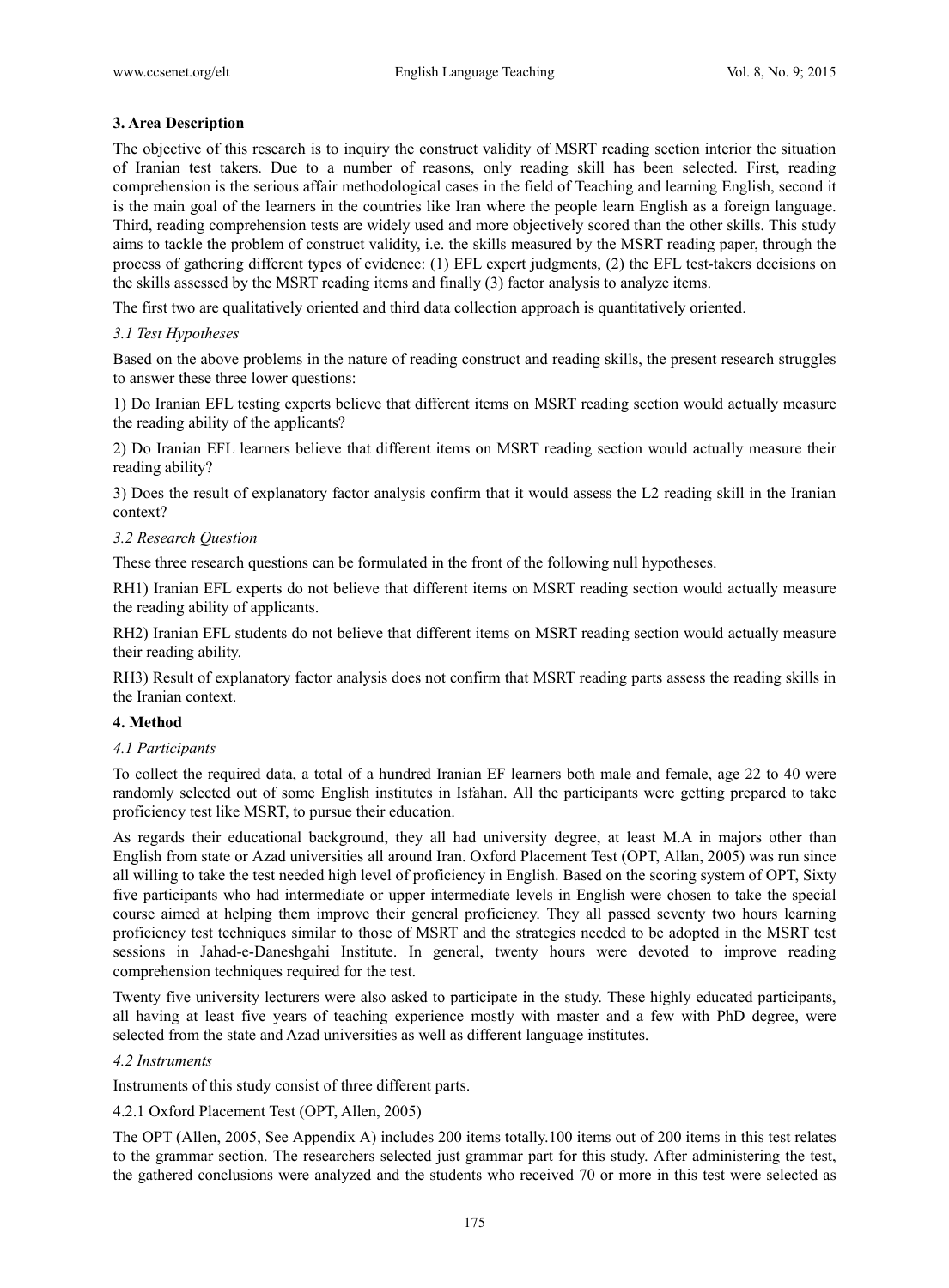intermediate and upper- intermediate learners.

#### 4.2.2 MSRT Test

MSRT test was used to elicit the participants' scores. The scoring procedure follows the guidelines provided by the MSRT handbook (1392). Since this study has focused on the MSRT reading module, merely MSRT reading scores were considered. All reading sections had 4 texts usually followed by 10 questions for a total of 40 questions. (Appendix C).

#### 4.2.3 Questionnaire

Measuring the construct validity of the test is the main goal of this study. The students should have some abilities for the reason that they can overcome to all target questions, so they need the construct validity.

To do so, a questionnaire based on Weir's checklist (1997) which was adopted by Barati (2005) was used to elicit both participants' and university lecturers' ideas (Appendix E). The present study used this taxonomy since it is through and has been validated qualitatively.

## *4.3 Procedures*

First of all OPT was administrated to a group of learners (N=100) in order to select 65 intermediate and upper intermediate level learners from State and Azad universities in Isfahan. Their scores were 70 or more.

The selected participants passed seventy two hours learning MSRT techniques and the strategies needed to be adopted in the MSRT test sessions in Jahad-E-Daneshgahi institute. One third of the mentioned hours were completely allocated to improve reading comprehension skills required for the test. After passing all these hours learning MSRT strategies, MSRT test was administrated to the participants in the institutes.

On the other hand, there were twenty five teachers to cooperate this research by taking the MSRT reading section as the expert judges. The learners took this test, too. The experts' judges are so important because they should determine the relationship between the skills in the EFL group of reading skills and individual test items in this test.

## **5. Results**

Conducting a reliable and valid test has always been a goal for test designers, so for this test at first the correspondence according to answer the first and the second research questions, the average of the experts' and learners' judgments over skill/item correspondence were investigated. Exploratory factor analysis was used. At first, descriptive data analysis was conducted to examine the normal distribution of the variables (participants) across the MSRT reading parts. Then the reliability was calculated using Cronbach's Alpha. Finally the reading skills were identified by running explanatory factor analysis.

| Variable                   | Number of the questions | Cronbach alpha |
|----------------------------|-------------------------|----------------|
| Level A                    | C                       | 0.564          |
| Level B                    |                         | 0.544          |
| Level C                    | 11                      | 0.612          |
| Level D                    | 14                      | 0.640          |
| <b>Whole Questionnaire</b> | 35                      | 0.799          |

Table 1. Cronbach's Alpha of the questionnaire

Note.The whole questionnaire is valid because is slightly near above 0.7.

When Cronbach alpha of the instrument is slightly above the minimum, 0.7 suggested by Nanly (1987), the instrument enjoys an appropriate level of reliability. In this study for estimating the reliability, Cronbach alpha was estimated for each level-of the questionnaire and the whole questionnaire. Cronbach' alpha coefficient of the whole questionnaire showed that it had reasonably high internal consistency. However, the Cronbach's alpha coefficient for the levels A and B was 0.6 and for levels C and D met a moderate alpha Coefficient slightly near 0.7.

Regarding the distributed questionnaire for each question, 3 choices have been determined. For analyzing the data, a triple index has been used to have valid statistics based on Linkert-scale (Appendix E) Yes with the score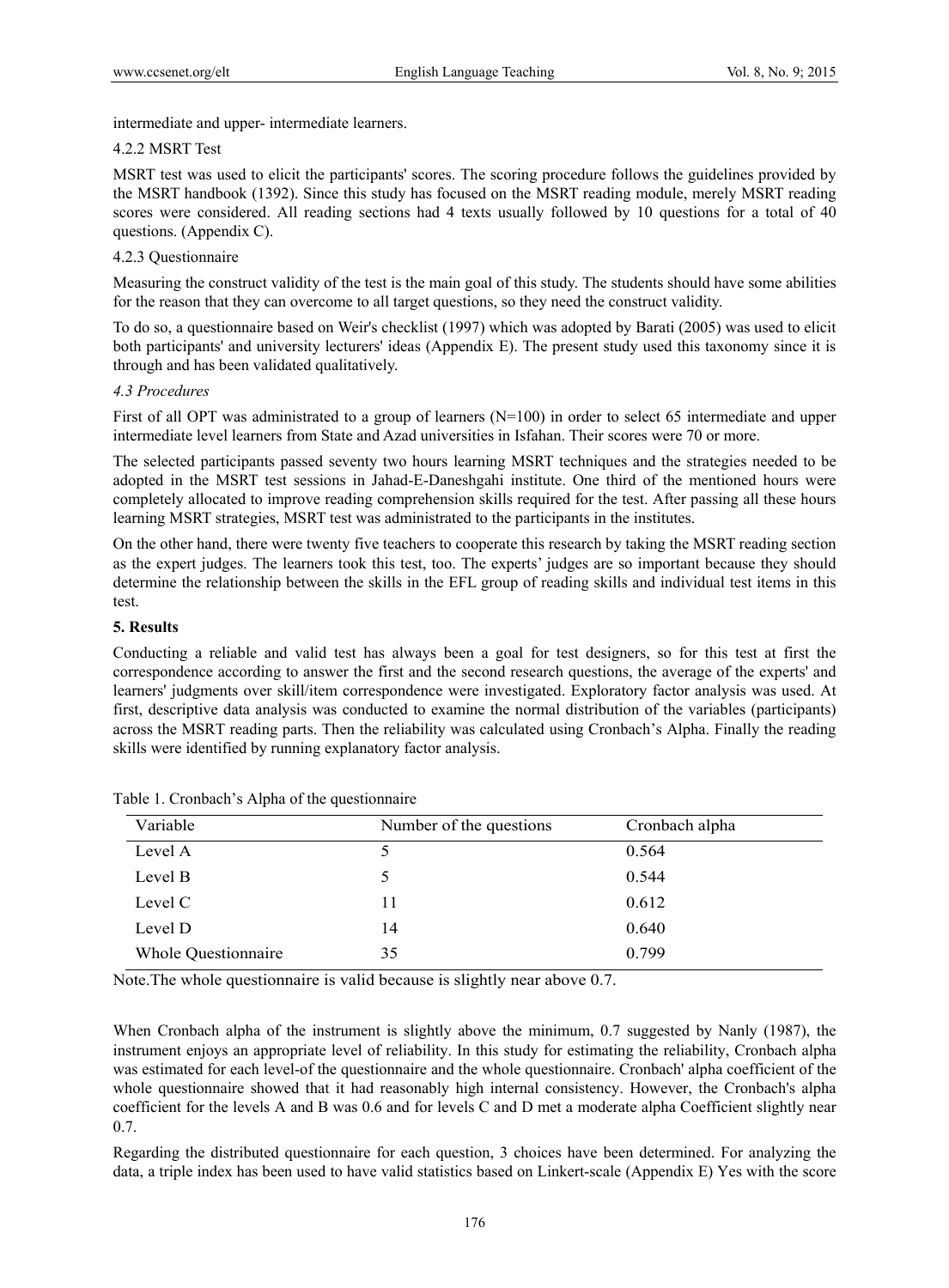of 3, No Idea with the score of 2, and No with the score of l. In order to determine that the population has agreed on employing any factors, the averages were compared by using one-tailed t-test. Therefore when HO is confirmed, it means that most of the population did not use that technique or at least had no idea about using it. On the other hand, when HO is rejected, it means that most of the students or experts have applied that strategy. Here the experts' and learners' agreement on using the factors have been investigated respectively. In order to answer the first null hypothesis, 25 EFL Ph.D. or M.A. holders were asked to check the beneficial factors in answering the MSRT reading comprehension tests. It can be said that the first null hypothesis was rejected.

| Variable         | Mean   | Sig. (2tailed) | Mean Difference Lower Bound Upper Bound |       |       |                       |                     |
|------------------|--------|----------------|-----------------------------------------|-------|-------|-----------------------|---------------------|
| Level A $2.2070$ |        | .001           | .39200                                  | .1863 | .5977 |                       | Reject H0 Agreement |
| Level B          | 2.0105 | .000           | .68800                                  | .5509 | .8251 | Reject H <sub>0</sub> | Agreement           |
| Level C          | 2.0877 | .000           | .52000                                  | .3962 | .6438 |                       | Reject H0 Agreement |
| Level D          | 2.1817 | .000           | .59714                                  | .4889 | .7054 | Reject H <sub>0</sub> | Agreement           |

Table 2. Investigating experts' agreement on using total factors

To address the second null hypothesis, the present study asked 65 students to participate in MSRT tests and after answering the reading comprehension questions, they were asked to check the factors which were useful for answering them. Based on the findings, the second null hypothesis of this study was also rejected.

| Table 3. Investigating students' agreement on using total factors |  |  |  |  |  |  |  |
|-------------------------------------------------------------------|--|--|--|--|--|--|--|
|-------------------------------------------------------------------|--|--|--|--|--|--|--|

| Variable | Mean   | $Sig. (2-tailed)$ | Mean Difference | Lower<br>Bound | Upper<br>Bound |                        |              |
|----------|--------|-------------------|-----------------|----------------|----------------|------------------------|--------------|
| Level A  | 2.3920 | .008              | .20702          | .0569          | .3571          | Reject H <sub>0</sub>  | Agreement    |
| Level B  | 2.6880 | .864              | .01053          | .1117          | .1327          | Confirm H <sub>0</sub> | Disagreement |
| Level C  | 2.5200 | .074              | .08772          | .0088          | .1842          | Confirm H <sub>0</sub> | Disagreement |
| Level D  | 2.5971 | .000              | .18170          | .0954          | .2680          | Reject                 | Agreement    |

Based on the result of this study, there is an agreement between the students on the skills to be assessed by the MSRT reading comprehension tests. The qualitative judgments of this study were against with Tavakoli & Barati (see 2.7.5).

Table 4. Rotated component matrix<sup>ª</sup> for masters

|              | Component      |                |                |       |   |                |         |       |       |       |    |    |  |
|--------------|----------------|----------------|----------------|-------|---|----------------|---------|-------|-------|-------|----|----|--|
| $\mathbf{1}$ | $\overline{2}$ | $\mathfrak{Z}$ | $\overline{4}$ | 5     | 6 | $\overline{7}$ | $\,8\,$ | 9     | 10    | 11    | 12 | 13 |  |
|              |                |                |                |       |   |                |         | 0.487 |       |       |    |    |  |
|              |                |                |                | 0.631 |   |                |         |       |       |       |    |    |  |
| 0.456        |                |                |                |       |   |                |         |       |       |       |    |    |  |
| 0.688        |                |                |                |       |   |                |         |       |       |       |    |    |  |
|              |                | 0.507          |                |       |   |                |         |       |       |       |    |    |  |
|              |                | 0.678          |                |       |   |                |         |       |       |       |    |    |  |
|              |                | 0.615          |                |       |   |                |         |       |       |       |    |    |  |
|              |                | 0.544          |                |       |   |                |         |       |       |       |    |    |  |
|              |                |                | 0.46           |       |   |                |         |       |       |       |    |    |  |
|              |                |                |                |       |   |                |         |       | 0.342 |       |    |    |  |
|              |                |                |                |       |   |                |         |       |       | 0.482 |    |    |  |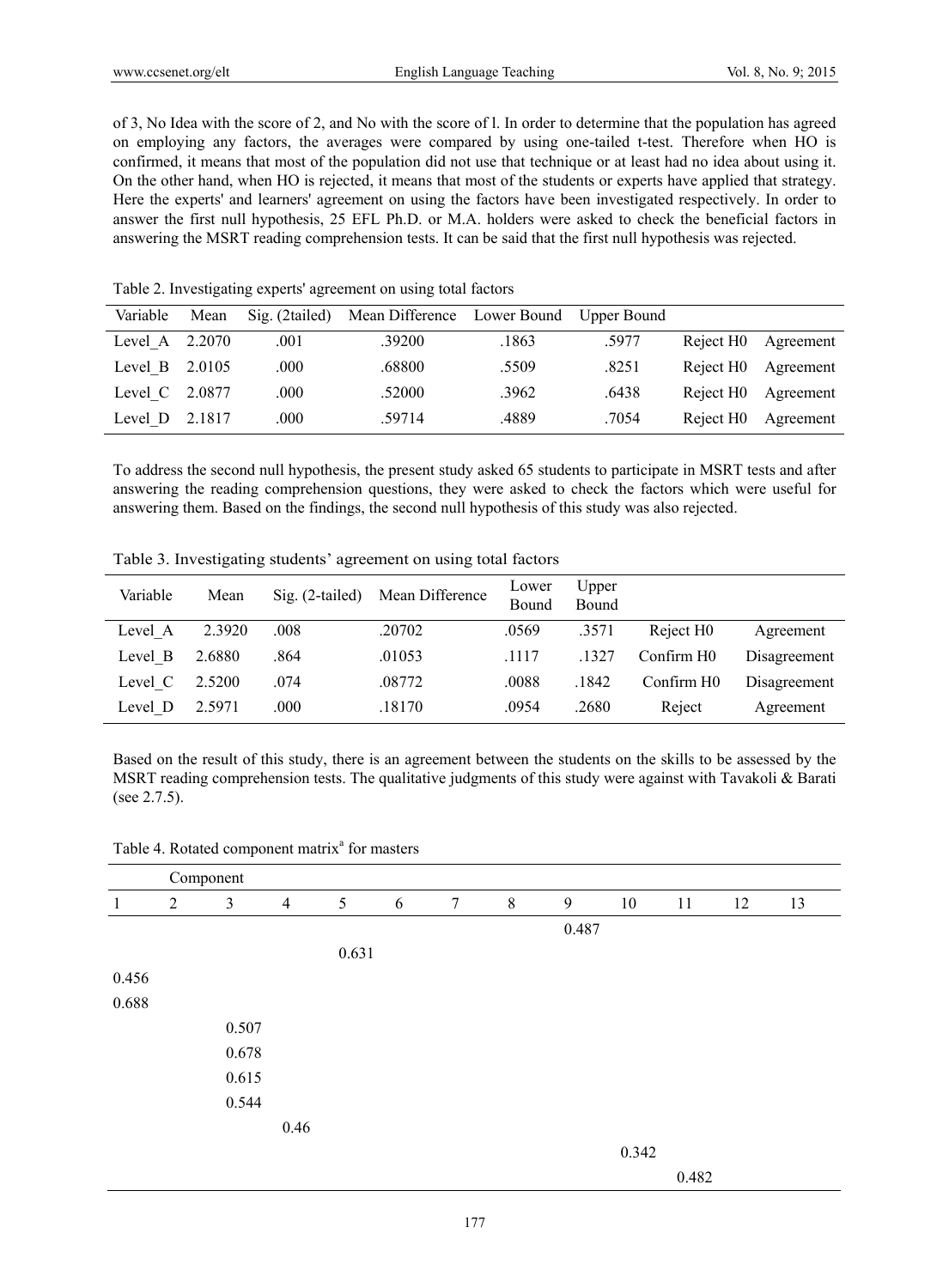|       |       |       | 0.496 |                                                        |       |       |       |  |       |       |
|-------|-------|-------|-------|--------------------------------------------------------|-------|-------|-------|--|-------|-------|
|       |       |       | 0.283 |                                                        |       |       |       |  |       |       |
|       |       |       |       |                                                        |       | 0.576 |       |  |       |       |
|       |       |       |       |                                                        |       |       | 0.524 |  |       |       |
|       |       |       |       | 0.578                                                  |       |       |       |  |       |       |
|       |       |       |       |                                                        |       |       | 0.371 |  |       |       |
|       |       | 0.517 |       |                                                        |       |       |       |  |       |       |
|       |       |       |       |                                                        |       |       |       |  | 0.498 |       |
|       |       |       |       |                                                        | 0.666 |       |       |  |       |       |
|       | 0.648 |       |       |                                                        |       |       |       |  |       |       |
|       | 0.568 |       |       |                                                        |       |       |       |  |       |       |
| 0.742 |       |       |       |                                                        |       |       |       |  |       |       |
|       |       |       | 0.636 |                                                        |       |       |       |  |       |       |
|       |       |       | 0.541 |                                                        |       |       |       |  |       |       |
|       |       |       | 0.407 |                                                        |       |       |       |  |       |       |
|       | 0.665 |       |       |                                                        |       |       |       |  |       |       |
|       |       |       |       | 0.296                                                  |       |       |       |  |       |       |
|       |       |       |       |                                                        |       |       |       |  |       | 0.329 |
|       | 0.622 |       |       |                                                        |       |       |       |  |       |       |
|       |       |       |       |                                                        |       |       |       |  |       |       |
| 0.555 |       |       |       |                                                        |       |       |       |  |       |       |
| 0.493 |       |       |       |                                                        |       |       |       |  |       |       |
| 0.547 |       |       |       |                                                        |       |       |       |  |       |       |
| 0.503 |       |       |       |                                                        |       |       |       |  |       |       |
| 0.455 |       |       |       |                                                        |       |       |       |  |       |       |
|       |       |       |       | Note. Extraction Method: Principal Component Analysis. |       |       |       |  |       |       |

a. 13 components extracted.

Table 5. Comparing the student' and expert's agreement on using total factors

| Factors | Experts   | <b>Students</b> |
|---------|-----------|-----------------|
| Level A | agreement | agreement       |
| Level B | agreement | disagreement    |
| Level C | agreement | disagreement    |
| Level D | agreement | agreement       |
| Total   | agreement | agreement       |

In order to address the third null hypothesis, qualitative approach was used. To this end, explanatory factor analysis was run on both the experts' and students' answers in the questionnaire. Based on the total variance explained for the experts the most used 13 components were extracted.

Based on this plan, we had a pause after the thirteen parts.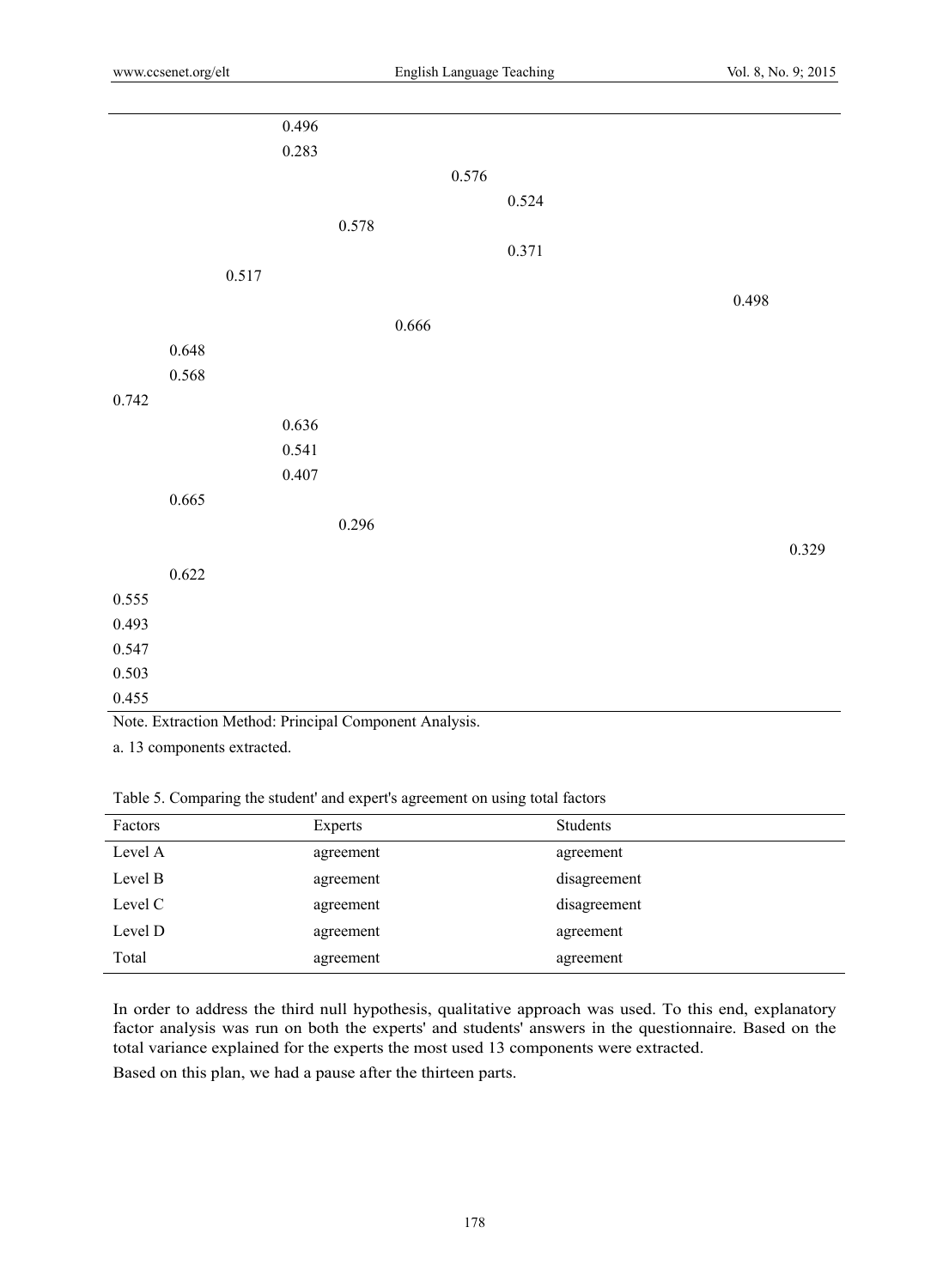

Figure 1. Expert's eigenvalue

Based on the component matrix for the students, the rotated component matrix for students was distinguished. Those factors which had the coefficient less than 0.4 were eliminated because they did not have internal consistency.

The analysis of explanatory factor analysis illustrated that the students' ideas did not match with the category of MSRT reading comprehension tests. Based on the expert's ideas, there were 14 factors out of 35 factors with variance above 1. Those 14 factors were found useful while they were answering the MSRT reading comprehension tests.

|                |      |            |                |                |   |   |                  | Component |                |        |    |      |      |      |
|----------------|------|------------|----------------|----------------|---|---|------------------|-----------|----------------|--------|----|------|------|------|
|                |      | $\sqrt{2}$ | $\mathfrak{Z}$ | $\overline{4}$ | 5 | 6 | $\boldsymbol{7}$ | $\,8\,$   | $\overline{9}$ | $10\,$ | 11 | 12   | 13   | 14   |
| $\mathbf{Q}1$  | .521 |            |                |                |   |   |                  |           |                |        |    |      |      |      |
| Q2             |      | .509       |                |                |   |   |                  |           |                |        |    |      |      |      |
| Q <sub>3</sub> |      |            |                |                |   |   |                  |           |                |        |    | .360 |      |      |
| Q <sub>4</sub> |      | .585       |                |                |   |   |                  |           |                |        |    |      |      |      |
| Q <sub>5</sub> | .475 |            |                |                |   |   |                  |           |                |        |    |      |      |      |
| Q <sub>6</sub> |      | .514       |                |                |   |   |                  |           |                |        |    |      |      |      |
| Q7             |      |            |                |                |   |   |                  |           |                |        |    |      |      | .345 |
| ${\bf Q}8$     |      |            | .553           |                |   |   |                  |           |                |        |    |      |      |      |
| Q <sub>9</sub> |      |            | .499           |                |   |   |                  |           |                |        |    |      |      |      |
| Q10            |      |            | .428           |                |   |   |                  |           |                |        |    |      |      |      |
| Q11            |      |            | .442           |                |   |   |                  |           |                |        |    |      |      |      |
| Q12            |      |            |                | .552           |   |   |                  |           |                |        |    |      |      |      |
| Q13            |      |            |                |                |   |   |                  |           |                |        |    |      | .364 |      |
| Q14            | .387 |            |                |                |   |   |                  |           |                |        |    |      |      |      |
| Q15            | .319 |            |                |                |   |   |                  |           |                |        |    |      |      |      |
| Q16            |      |            | .303           |                |   |   |                  |           |                |        |    |      |      |      |
| Q17            |      |            |                |                |   |   |                  | .409      |                |        |    |      |      |      |

|  | Table 6. Component matrix <sup>a</sup> for students |  |  |  |
|--|-----------------------------------------------------|--|--|--|
|--|-----------------------------------------------------|--|--|--|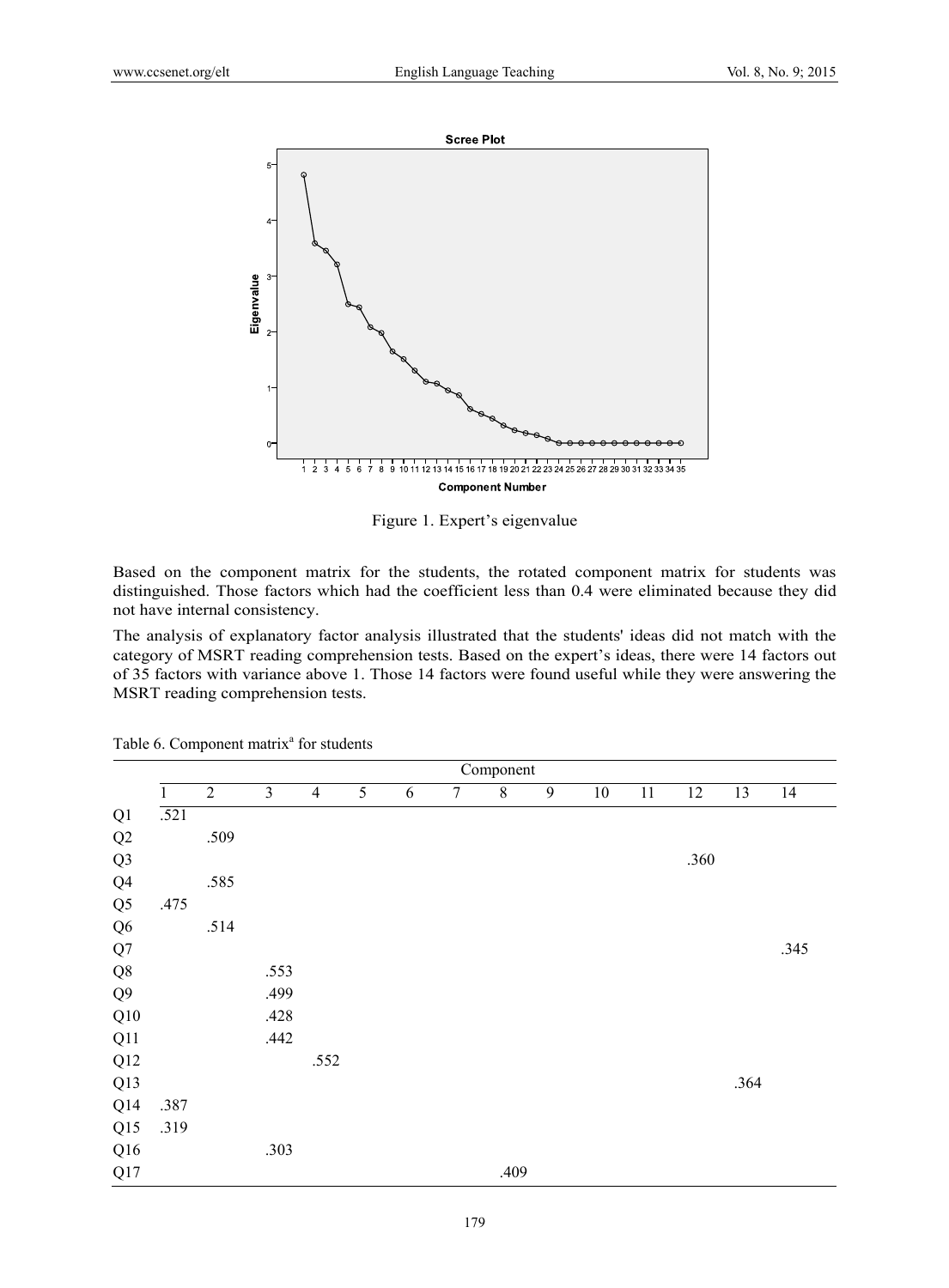| $\overline{Q18}$ | .198 |       |      |      |      |      |      |      |      |  |  |
|------------------|------|-------|------|------|------|------|------|------|------|--|--|
| Q19              |      |       | .297 |      |      |      |      |      |      |  |  |
| Q20              | .517 |       |      |      |      |      |      |      |      |  |  |
| Q21              |      |       | .484 |      |      |      |      |      |      |  |  |
| Q22              |      | 0.414 |      |      |      |      |      |      |      |  |  |
| Q23              | .428 |       |      |      |      |      |      |      |      |  |  |
| Q24              | .613 |       |      |      |      |      |      |      |      |  |  |
| Q25              |      |       |      | .460 |      |      |      |      |      |  |  |
| Q26              |      |       |      |      |      |      | .348 |      |      |  |  |
| Q27              |      |       |      | .478 |      |      |      |      |      |  |  |
| $\rm Q28$        |      |       |      | .314 |      |      |      |      |      |  |  |
| Q29              |      |       |      |      | .356 |      |      |      |      |  |  |
| Q30              |      |       |      |      |      |      |      | .340 |      |  |  |
| Q31              |      |       |      |      |      |      |      |      | .369 |  |  |
| Q32              | .363 |       |      |      |      |      |      |      |      |  |  |
| Q <sub>3</sub> 3 | .504 |       |      |      |      |      |      |      |      |  |  |
| $Q$ 34           |      |       |      |      |      | .480 |      |      |      |  |  |
| Q35              | .332 |       |      |      |      |      |      |      |      |  |  |

Note. Extraction Method: Principal Component Analysis.

a. 14 components extracted.

All these factors are displayed in Screeplot of the students' ideas in the Figure 2. These 14 factors had Eigenvalue above 1.



Figure 2. Student's eigenvalue

There were 14 factors out of 35 factors with variance above 1. Based on the conclusions of the Factor Analysis the items in MSRT comprehension tests were not conform on different components.

Bachman (1995, p. 237) "validity can be viewed as complementary aspects of identifying, estimating, and interpreting different sources of variance in test scores". The results of factor analysis indicated that the MSRT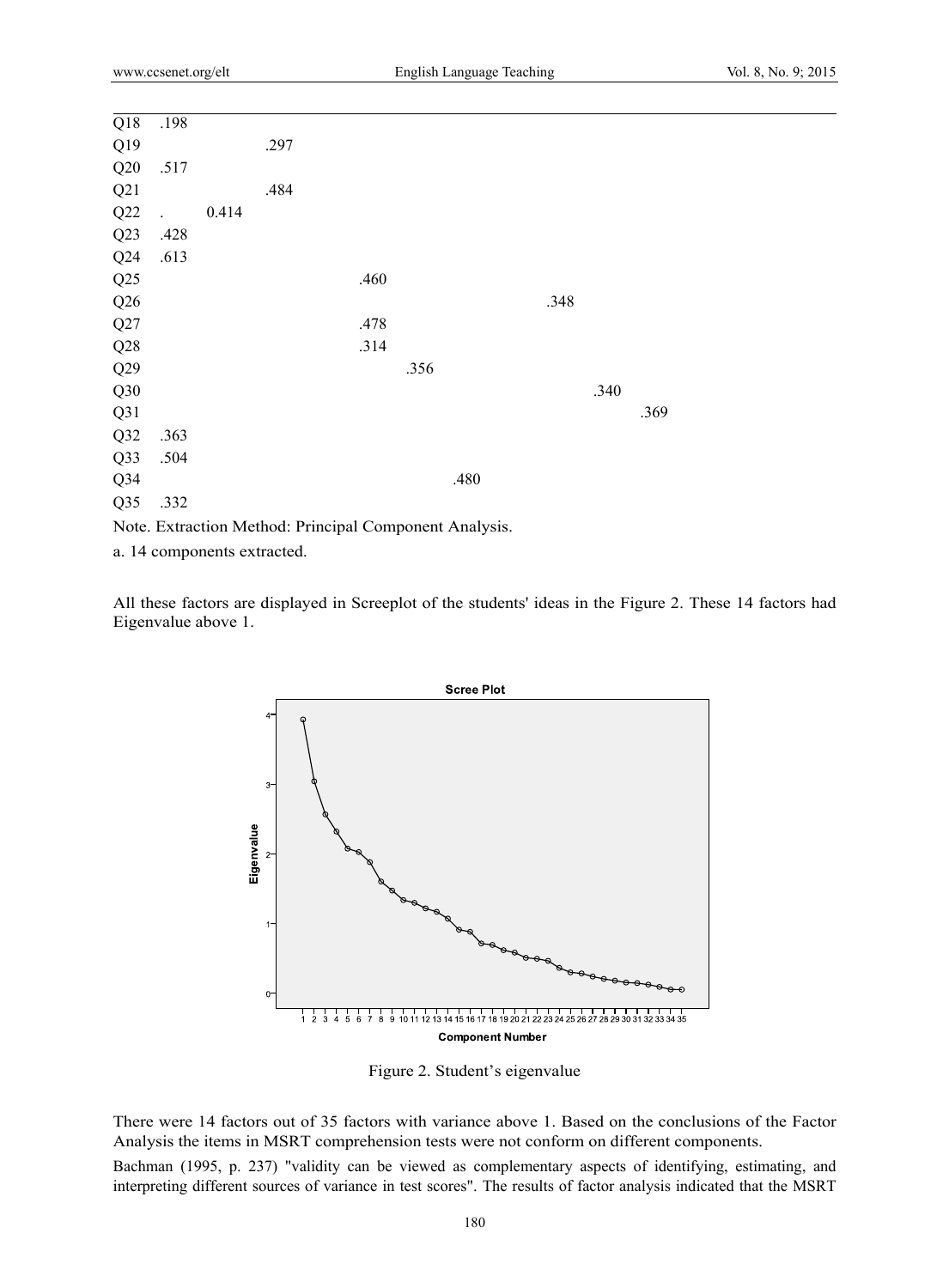reading comprehension module used in this study was not valid enough to be used with confidence in order to measure EFL learners' reading ability. The moderate level of Cronbach' alpha coefficient of questionnaire 0.799 >0.7 showed that the questionnaire was an appropriate instrument to be used. The findings also showed that the 2.60% of the Ph.D and M.A. holders agreed on applying the fourth skill on answering MSRT test in Reading Expeditiously for Global Comprehension which was getting the main idea of the paragraph. On the other hand, the students agreed on employing the first skills in this level which, showed that 2.33% of the learners first had looked at the topic. In level B the 2.84% of experts came to agreement that the tenth skills was identified by MSRT reading comprehension tests in Reading Expeditiously for Local Comprehension which was looking for examples. 2.07% of learners came to agreement that the seventh skills identified by MSRT reading comprehension test in level B which looking for specific information. Investigating the level Reading Carefully for Global Comprehension 2.26% of the students found seventeenth skill was really important, being able to answer the questions which related to key information of the text, without which the comprehension of the text would be difficult. However 2.84% of the experts agreed on the importance of the twentieth skill being able to make on outline of the main points. Finally 2.38% of the students believed that 30th skill was really important in level D Reading carefully for Local Comprehension. On the other hand, 2.88% of the experts had applied the 30th skill more than the others in level D, too.

#### **6. Discussion**

The aim of this study was assessing the construct validity of MSRT test so three hypotheses and research questions were formulated. Regarding the first research question the normality of distribution and the Cronbach' alpha coefficient of questionnaire were estimated. The present study used judgmental approach to examine the identifiability of MSRT reading module. MSRT reading questions were handed to 25 EFL experts. They were asked to decide about the correspondence between MSRT reading comprehension tests and the reading skills in the EFL questionnaire. The experts agreed on using all levels while answering MSRT reading comprehension. The average for their agreement for level A was 2.568 for level B, level C and for level D was out of 3.

In summary, there is an agreement among the greatest of experts' judgment on the reading part being assessed by the items in MSRT Reading module. T0 answer the first question which stated that: do Iranian EFL testing experts believe that different items on MSRT reading section would actually measure the reading ability of the applicants, was yes. Based on their agreement on applying those variables in MSRT reading comprehension tests, the researcher came to the conclusion that different items on MSRT reading section would measure the reading ability of the applicants.

To address the second research question and examine the EFL experts' idea on the relation between the items in MSRT reading module and the skills from the EFL questionnaire, a group of 65 EFL Iranian students were asked to identify which skill from the questionnaire they thought that they had applied while answering the MSRT reading comprehension tests. The second question of this study stated that: do Iranian EFL learners believe that different items on MSRT reading section would actually measure their reading ability? The answer is yes. According to these factors Iranian learners believed that MSRT reading comprehension test would actually measure their reading skills. The idea is that what EFL learners cannot come to agreement on is the skills being assessed at the times of the test. There may be a problem in determining what the items are really testing. Their agreement here could be assumed as a piece of evidence for the validity of MSRT. They Agreed on using the 4 variable when answering the tests, level A with the mean of 2.2070, level B with the mean of 2.0105, level C with the mean of 2.0877, level D with the mean of 2.1817 and the total mean of 2.1217 which illustrated that majority of learners agreed on the skills assessed by MSRT reading comprehension test. Comparing with experts' idea with the total mean of 2.5493 and level A with the mean of 2.3920, level B with the mean of 2.6880, level C with the mean of 2.5200, and level D with the mean of 2.5971, it seemed that there was a considerable agreement. The key findings of the present study indicated that the MSRT reading skills assess Iranian EFL learners' ability qualitatively by EFL experts' and learners' ideas but not via FA. The Iranian context and rejected the first and second null research hypotheses.

To address the third question which stated that, does exploratory factor analysis confirm that MSRT reading module would assess the L2 reading skill in the Iranian context? Factor analysis was run. The experts shared in thirteen factors from the questionnaire being assessed by the MSRT reading module. That is nearly all judges agreed on the skills to be assessed by these 13 factors in the questionnaire.

In summary, the answer of the third question which states that does exploratory factor analysis confirm that MSRT reading module would assess the L2 reading skill in the Iranian context was no. Because as it was mentioned above, the experts have merely found that 13 factors had factor load and the students have agreed that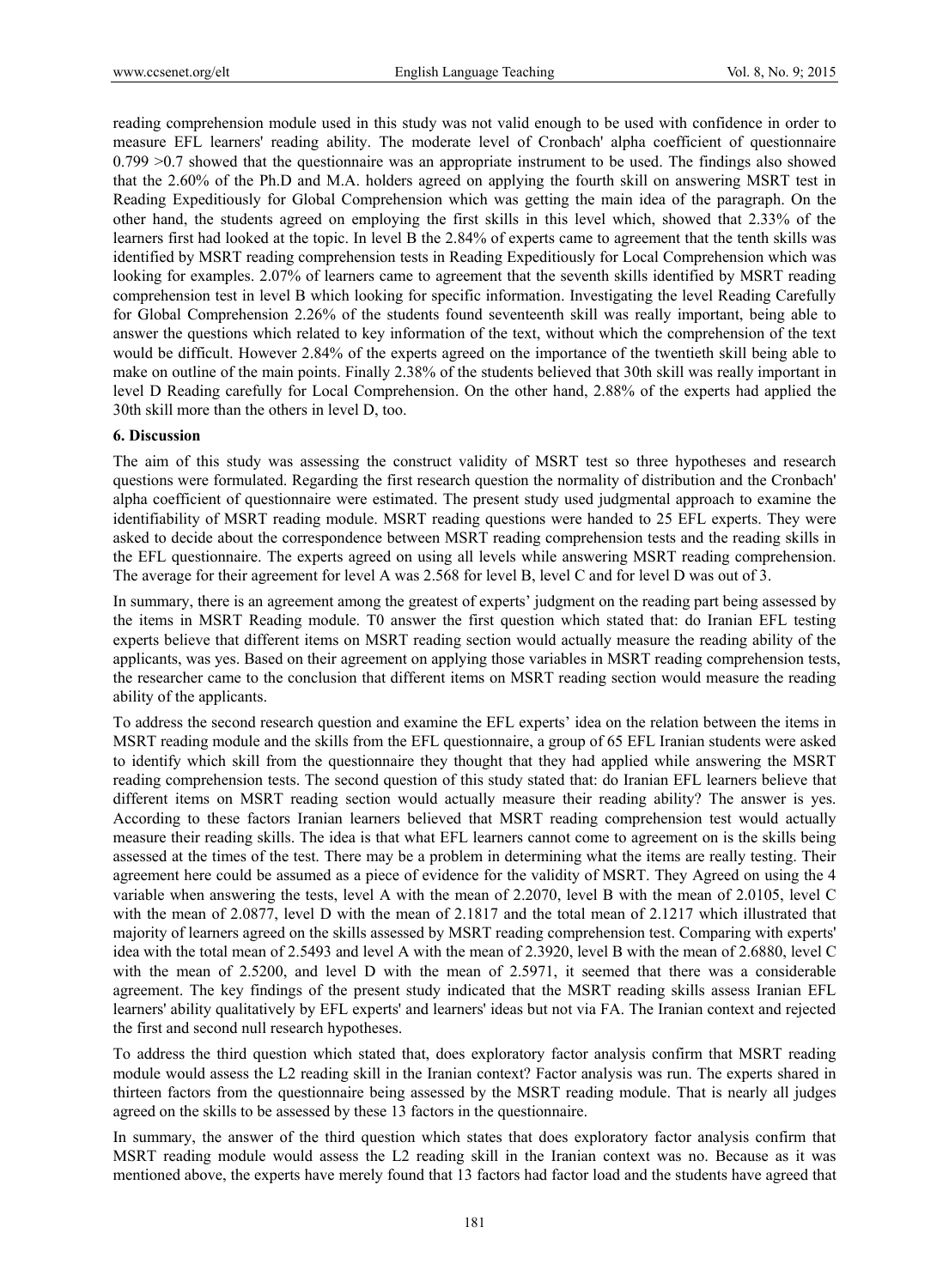14 factors had factor loads. The items in reading comprehension tests don't test 13 reading ability of Iranian MSRT candidates.

#### **7. Conclusion**

For examining the validity of MSRT reading test, qualitative and quantitative approaches were used. Based on the quantitative phase of the study, 65 EFL students' answers and 25 expert's answers on the MSRT reading comprehension test and Factor Analysis were examined. Based on the qualitative phase of the study, EFL expert judges' and the EFL test takers' decisions on the relation between the reading skills in the EFL questionnaire and the items in the MSRT reading comprehension test.

Based on the results of this study, MSRT reading skills assess Iranian EFL learners' ability qualitatively by EFL experts and learners' ideas but not via FA. Hence the quantitative findings Claims that the MSRT reading module assesses reading ability of test-takers. Therefore, the findings showed the improvement of construct validity of the reading MSRT module in the Iranian context and rejection of the first and second null research hypotheses.

The judgmental phase of the present study could not support the findings of the quantitative phase (FA). In the qualitative phase of the study, the majority of the EFL expert judges and the test-takers agreed on the skills to be assessed by the MSRT reading module. In other words, the MSRT reading skills were similarly identified by the expert judges and the test-takers to be assessing heterogeneous list of skills. However the skills were not confirmed when Factor Analysis was run. The results of the Factor Analysis did not show the items in the MSRT reading module to be loaded on different components. Since the qualitative phase of the study, subjective one, confirms that MSRT reading module assess EFL learners' reading ability in Iranian context, but the quantitative phase, objective one could not confirm different skills for the construct of the MSRT reading module was not known to be unitary in the context of Iranian EFL learners. So, the answering of these questions are:

1) Do the greatest of the Iranian EFL testing experts believe that different items on MSRT reading section would actually measure the reading ability of the applicants?

YES

2) Do the greatest of the Iranian EFL students believe that different items on MSRT reading section would actually measure their reading ability?

**YES** 

3) Does the result of explanatory factor analysis confirm that MSRT reading parts assess the reading skills in Iranian context?

NO

#### **Acknowledgments**

I am grateful to all those who have directly or indirectly helped me to complete the present article. Several people have kindly supported me during the process of carrying out this article.

First and foremost, I want to say my supervisor, Omid Tabatabaei, who provided me with his intellectual support, insightful comments and encouragement.

#### **References**

Alderson, J. C. (1990a).Testing reading comprehension skills. *Reading in a foreign language, 6*(2), 425-438.

- Alderson, J. C. (2000). *Assessing Reading Cambridge*: Cambridge University Press. http://dx.doi.org/10.1017/CBO9780511732935
- Anderson, N. J. (1999). *Exposing Second Language Reading, Issues and Strategies*. Cambridge: University Press.
- Allan, D. (2005). *Oxford Placement Test*. Retrived Agust 30, 2012, from www.waterstones.com EFL Examination practice tests.

Bachman, L. F. (1990). *Fundamental Considerations in Language Testing*. Oxford:Oxford University Press.

- Bachman, L. F., Davidson, F., Ryan, K., & Choi, I. C. (1995). An investigation into the comparability of two tests of English as a foreign language: The Cambridge TOEFL comparability study: Final Report. Cambridge University Press.
- Barati, H. (2005). *Test Taking Strategies and the Assessment of Reading Skills*: An Approach to Construct Validation; Unpublished Ph. D. Thesis, University of Bristol.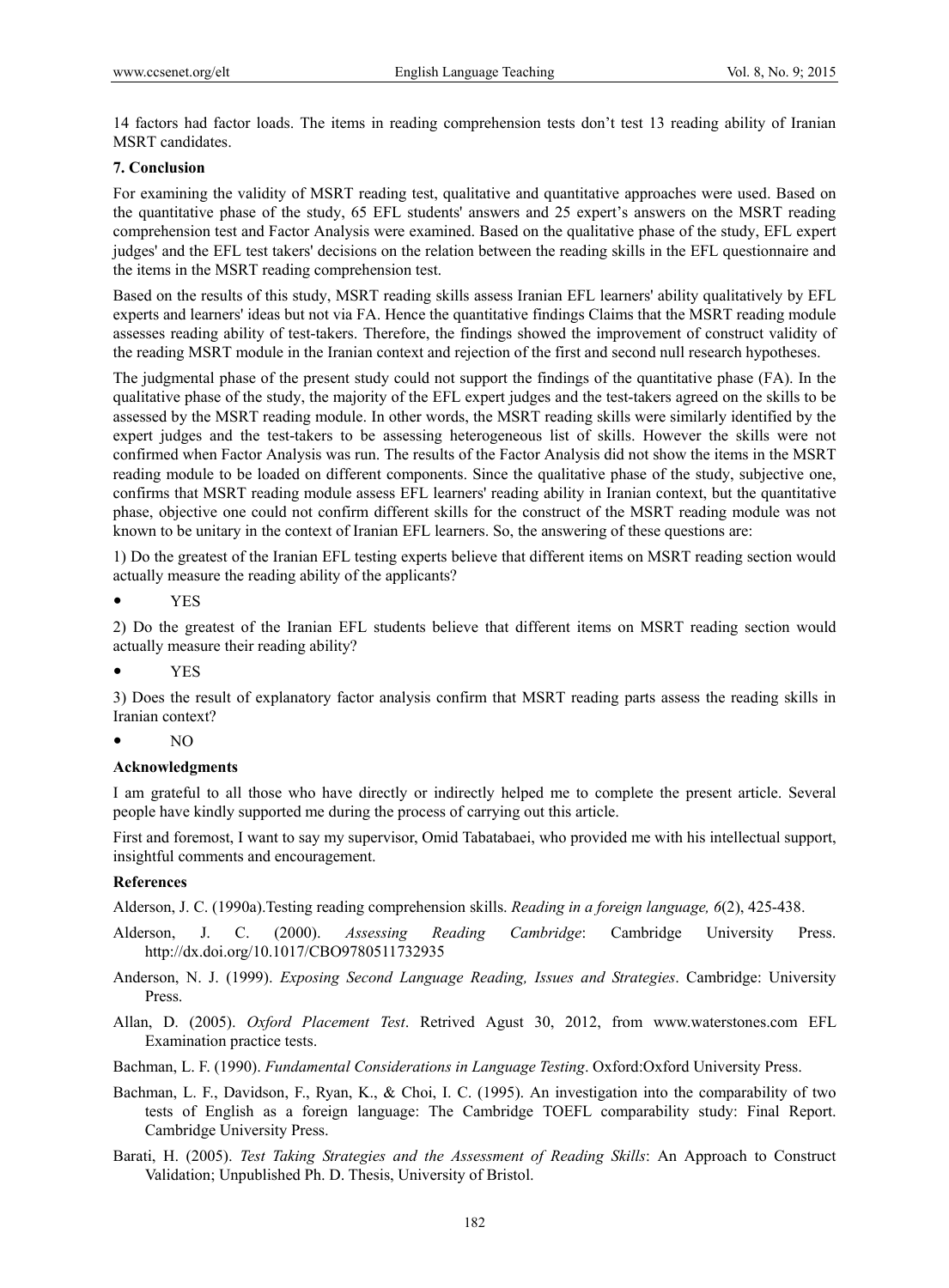- Brown, H. D. (2004). *Language Assessment Principals and Classroom Practices*: San Francisco State University: Longman.
- Canale, M. (1998). *From Communicative Competence to Communicative Language Pedagogy*. In J. C. Richards & R. Schmidt (Eds.), Language and Communication. London: Longman.
- Carroll, P. (1988). Three Components of background knowledge in Redaing Comprehension. *Language Learnin, 33*(2), 183-207. http://dx.doi.org/10.1111/j.1467-1770.1983.tb00534.x
- Cook, V. (1991). *Second Language Learning and Language Teaching*, London: Edward Arnold.
- Cronbach, L. J. (1988). Coefficient alpha and the international structure of tests. *Psychometrika, 16*, 292-334.
- Farhady, H. Ja'farpur, A, & Birjandi, P. (2001). *Testing Language Skills: From the theory to practice*. Tehran. Samt.
- Messick, S. (1998). Validity. In R. Linn (Ed.), *Educational Measurement* (pp. 13-103). New York: American Council on Education and Macmillan.
- Tavakoli, E., & Barati, H. (2011). *Investigating the Construct Validity of the FCE Reading Paper in Iranian EFL Context, Journal of Language Teaching and Research, 2*(1), 239-247. http://dx.doi.org/10.4304/jltr.2.1.239-247
- Weir, C. J. (1983). *Identifying the Language needs of overseas students in tertiary education in the United Kingdom. Ph.D. thesis*, Institute of Education, University of London.
- Weir, C. J., & Urquhart, A. H. (1998). *Reading in a second language: Process, Product and Practice*, Longman, New York.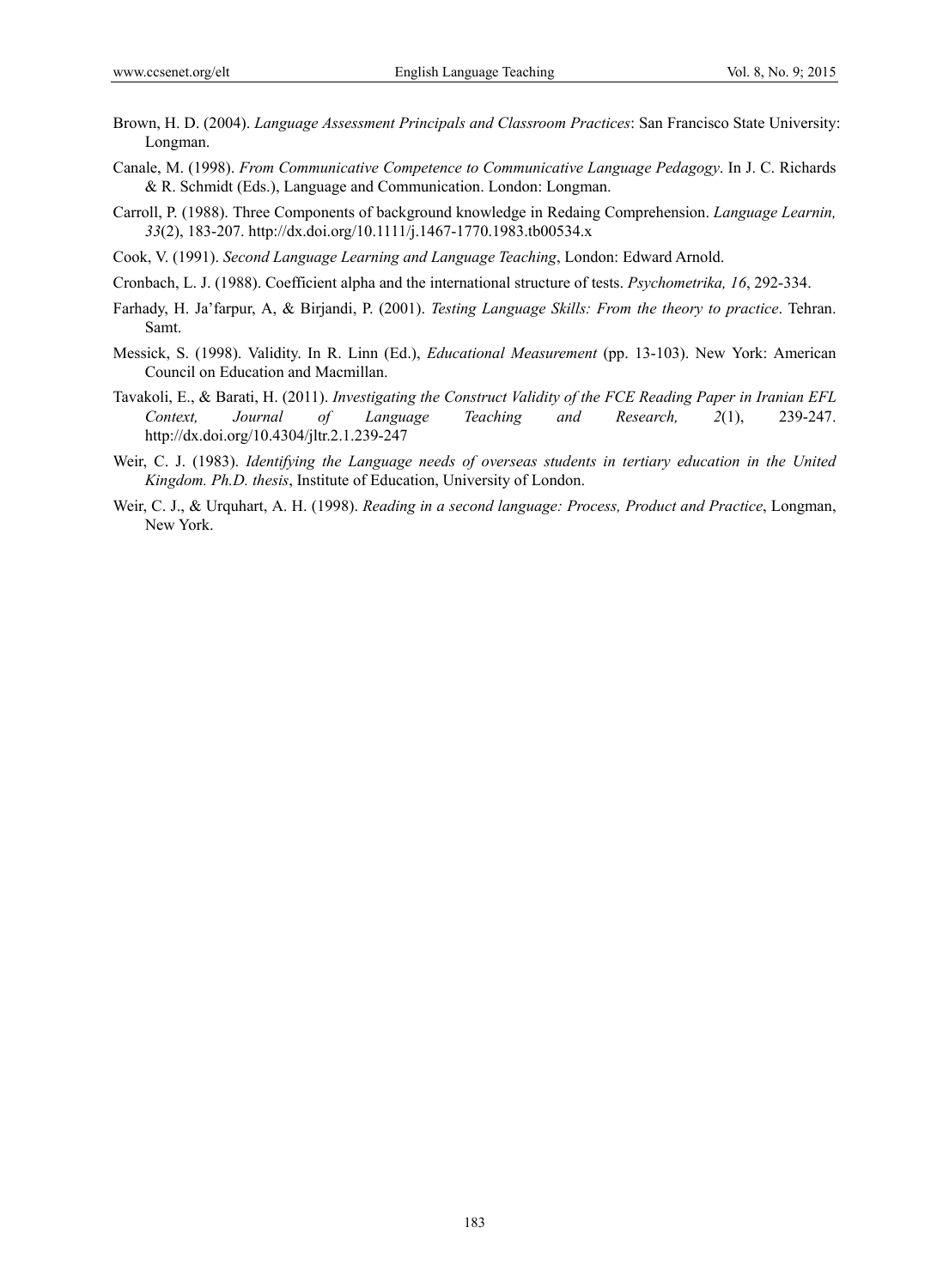# **Appendix**

There are some appendices for complete the proofs.

| Appendix 1. Total variance explained for students |  |  |  |  |  |
|---------------------------------------------------|--|--|--|--|--|
|---------------------------------------------------|--|--|--|--|--|

| Component | <b>Initial Eigenvalues</b> |                            |        | <b>Extraction Sums of Squared Loadings</b> |       |               |              |  |
|-----------|----------------------------|----------------------------|--------|--------------------------------------------|-------|---------------|--------------|--|
|           | Total                      | % of Variance Cumulative % |        |                                            | Total | % of Variance | Cumulative % |  |
|           | $\mathbf{1}$               | 3.927                      | 11.221 | 11.221                                     | 3.927 | 11.221        | 11.221       |  |
|           | $\boldsymbol{2}$           | 3.040                      | 8.686  | 19.907                                     | 3.040 | 8.686         | 19.907       |  |
|           | $\mathfrak{Z}$             | 2.566                      | 7.330  | 27.237                                     | 2.566 | 7.330         | 27.237       |  |
|           | $\overline{\mathcal{L}}$   | 2.319                      | 6.626  | 33.863                                     | 2.319 | 6.626         | 33.863       |  |
|           | 5                          | 2.074                      | 5.926  | 39.789                                     | 2.074 | 5.926         | 39.789       |  |
|           | $\boldsymbol{6}$           | 2.024                      | 5.783  | 45.572                                     | 2.024 | 5.783         | 45.572       |  |
|           | $\boldsymbol{7}$           | 1.880                      | 5.370  | 50.943                                     | 1.880 | 5.370         | 50.943       |  |
|           | $\,$ $\,$                  | 1.601                      | 4.575  | 55.517                                     | 1.601 | 4.575         | 55.517       |  |
|           | 9                          | 1.472                      | 4.205  | 59.722                                     | 1.472 | 4.205         | 59.722       |  |
|           | 10                         | 1.335                      | 3.815  | 63.537                                     | 1.335 | 3.815         | 63.537       |  |
|           | $11\,$                     | 1.296                      | 3.702  | 67.239                                     | 1.296 | 3.702         | 67.239       |  |
|           | 12                         | 1.215                      | 3.472  | 70.711                                     | 1.215 | 3.472         | 70.711       |  |
|           | 13                         | 1.167                      | 3.334  | 74.044                                     | 1.167 | 3.334         | 74.044       |  |
|           | 14                         | 1.068                      | 3.052  | 77.096                                     | 1.068 | 3.052         | 77.096       |  |
|           | 15                         | .909                       | 2.598  | 79.695                                     |       |               |              |  |
|           | 16                         | .880                       | 2.513  | 82.208                                     |       |               |              |  |
|           | 17                         | .712                       | 2.033  | 84.241                                     |       |               |              |  |
|           | 18                         | .691                       | 1.974  | 86.214                                     |       |               |              |  |
|           | 19                         | .616                       | 1.759  | 87.973                                     |       |               |              |  |
|           | $20\,$                     | .581                       | 1.660  | 89.634                                     |       |               |              |  |
|           | 21                         | .506                       | 1.446  | 91.079                                     |       |               |              |  |
|           | 22                         | .492                       | 1.406  | 92.485                                     |       |               |              |  |
|           | 23                         | .463                       | 1.324  | 93.809                                     |       |               |              |  |
|           | 24                         | .362                       | 1.033  | 94.842                                     |       |               |              |  |
|           | 25                         | .298                       | .851   | 95.693                                     |       |               |              |  |
|           | 26                         | .282                       | .805   | 96.498                                     |       |               |              |  |
|           | 27                         | .237                       | .678   | 97.176                                     |       |               |              |  |
|           | 28                         | .204                       | .582   | 97.758                                     |       |               |              |  |
|           | 29                         | .178                       | .508   | 98.267                                     |       |               |              |  |
|           | 30                         | .151                       | .432   | 98.699                                     |       |               |              |  |
|           | 31                         | .143                       | .409   | 99.108                                     |       |               |              |  |
|           | 32                         | .121                       | .347   | 99.454                                     |       |               |              |  |
|           | 33                         | .089                       | .253   | 99.707                                     |       |               |              |  |
|           | 34                         | .052                       | .149   | 99.856                                     |       |               |              |  |
|           | 35                         | .050                       | .144   | 100.000                                    |       |               |              |  |

Extraction Method: Principal Component Analysis.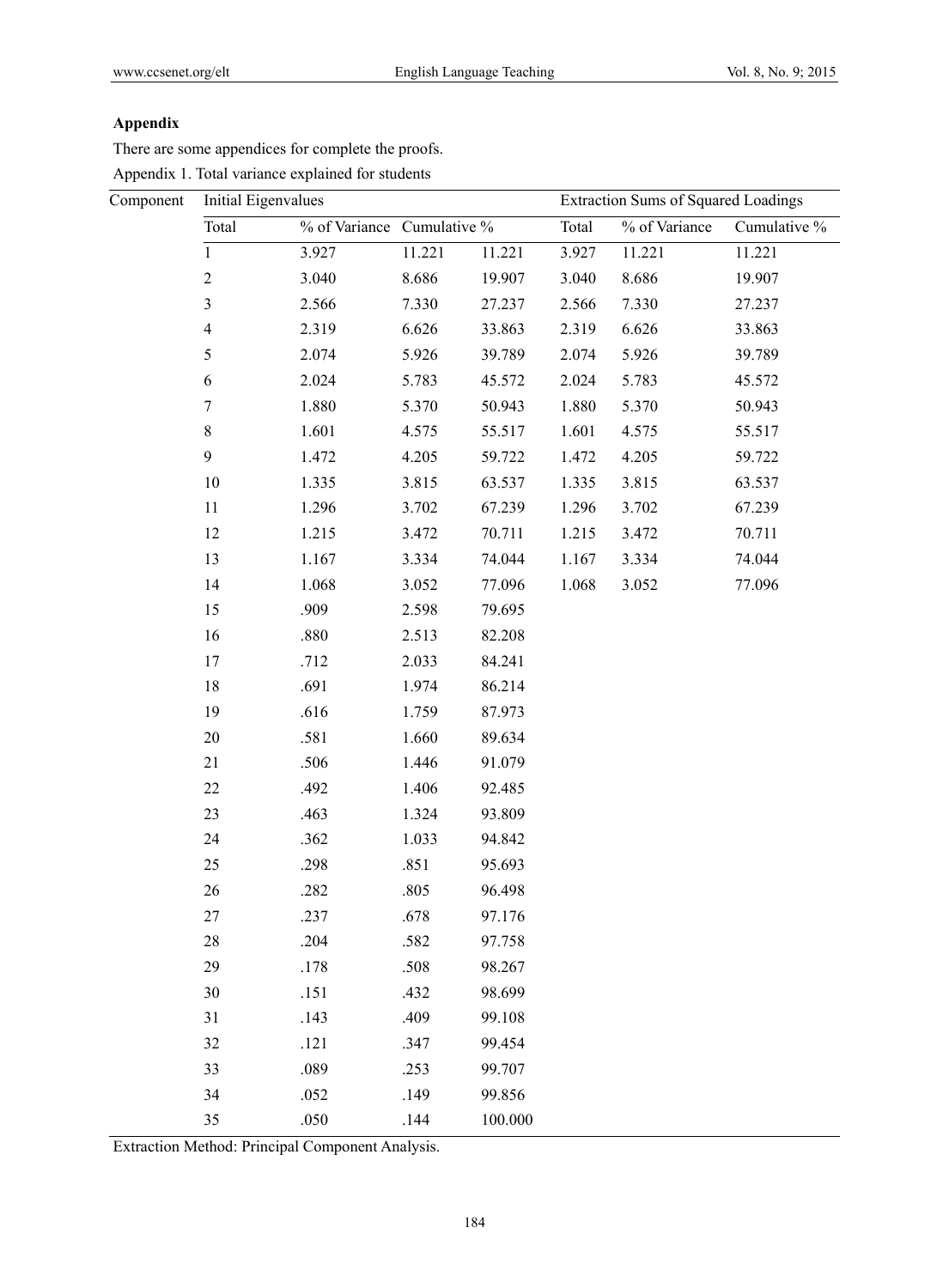| Component               | <b>Initial Eigenvalues</b> |               |              | <b>Extraction Sums of Squared Loadings</b> |               |              |
|-------------------------|----------------------------|---------------|--------------|--------------------------------------------|---------------|--------------|
|                         | Total                      | % of Variance | Cumulative % | Total                                      | % of Variance | Cumulative % |
| $\mathbf{1}$            | 4.815                      | 13.757        | 13.757       | 4.815                                      | 13.757        | 13.757       |
| $\overline{c}$          | 3.585                      | 10.244        | 24.001       | 3.585                                      | 10.244        | 24.001       |
| $\overline{\mathbf{3}}$ | 3.455                      | 9.871         | 33.872       | 3.455                                      | 9.871         | 33.872       |
| $\overline{\mathbf{4}}$ | 3.208                      | 9.165         | 43.037       | 3.208                                      | 9.165         | 43.037       |
| $\sqrt{5}$              | 2.493                      | 7.122         | 50.159       | 2.493                                      | 7.122         | 50.159       |
| $\sqrt{6}$              | 2.437                      | 6.962         | 57.121       | 2.437                                      | 6.962         | 57.121       |
| $\boldsymbol{7}$        | 2.081                      | 5.946         | 63.067       | 2.081                                      | 5.946         | 63.067       |
| $\,$ $\,$               | 1.976                      | 5.646         | 68.713       | 1.976                                      | 5.646         | 68.713       |
| $\mathbf{9}$            | 1.644                      | 4.698         | 73.411       | 1.644                                      | 4.698         | 73.411       |
| $10\,$                  | 1.507                      | 4.306         | 77.717       | 1.507                                      | 4.306         | 77.717       |
| 11                      | 1.301                      | 3.718         | 81.435       | 1.301                                      | 3.718         | 81.435       |
| 12                      | 1.103                      | 3.15          | 84.585       | 1.103                                      | 3.15          | 84.585       |
| 13                      | 1.068                      | 3.051         | 87.636       | 1.068                                      | 3.051         | 87.636       |
| 14                      | 0.946                      | 2.704         | 90.34        |                                            |               |              |
| 15                      | 0.858                      | 2.452         | 92.792       |                                            |               |              |
| 16                      | 0.612                      | 1.749         | 94.541       |                                            |               |              |
| 17                      | 0.524                      | 1.497         | 96.037       |                                            |               |              |
| 18                      | 0.441                      | 1.259         | 97.296       |                                            |               |              |
| 19                      | 0.317                      | 0.906         | 98.202       |                                            |               |              |
| 20                      | 0.231                      | 0.661         | 98.863       |                                            |               |              |
| 21                      | 0.179                      | 0.512         | 99.375       |                                            |               |              |
| 22                      | 0.143                      | 0.407         | 99.782       |                                            |               |              |
| 23                      | 0.076                      | 0.218         | 100          |                                            |               |              |
| 24                      | 7.52E-16                   | 2.15E-15      | 100          |                                            |               |              |
| 25                      | 4.15E-16                   | 1.19E-15      | 100          |                                            |               |              |
| 26                      | 2.61E-16                   | 7.46E-16      | 100          |                                            |               |              |
| 27                      | 1.80E-16                   | 5.14E-16      | 100          |                                            |               |              |
| 28                      | 9.89E-17                   | 2.83E-16      | 100          |                                            |               |              |
| 29                      | 1.08E-17                   | 3.10E-17      | 100          |                                            |               |              |
|                         |                            |               |              |                                            |               |              |
| 30                      | $-9.53E-17$                | $-2.72E-16$   | 100<br>100   |                                            |               |              |
| 31                      | $-1.17E-16$                | $-3.34E-16$   |              |                                            |               |              |
| 32                      | $-2.81E-16$                | $-8.03E-16$   | 100          |                                            |               |              |
| 33                      | $-3.82E-16$                | $-1.09E-15$   | 100          |                                            |               |              |
| 34                      | $-5.02E-16$                | $-1.43E-15$   | 100          |                                            |               |              |
| 35                      | $-5.35E-16$                | $-1.53E-15$   | 100          |                                            |               |              |

Appendix 2. Total variance explained for masters

Extraction Method: Principal Component Analysis.